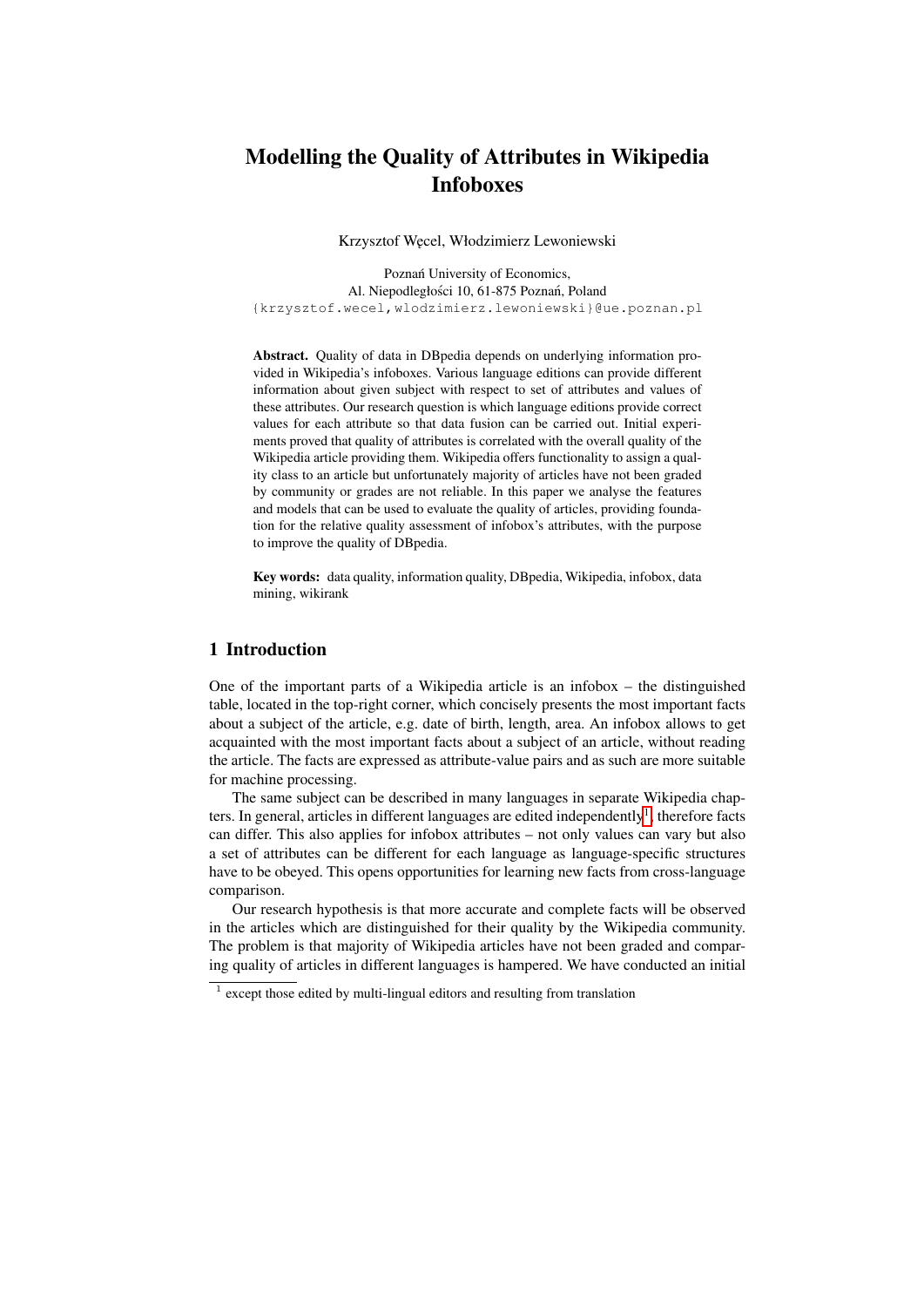#### 2 K. Węcel, W. Lewoniewski

analysis concerning the possibilities to build a model for automatic estimation of quality of a Wikipedia article based on measurable features of the article. We found that differences between languages seem to be significant, therefore separate models have to be built. For example, for Russian edition of Wikipedia length of an article is the most important feature determining the quality, while the number of references is leading in Polish and English Wikipedia.

The paper is organised as follows. In section 2 we start with the description of a general concept of data and information quality, followed by the approach to quality in Wikipedia. In section 3 various methods for quality evaluation are considered. Section 4 presents outcomes of the experiments and the discussion of the obtained results. Section 5 concludes the paper.

## 2 Data and Information Quality

#### 2.1 General Concept of Quality

In the literature there is no agreed frontier between a quality of data and a quality of information. Very often they are defined by analogy to differences between data and information. Madnick et al have observed that there is a tendency to use notion "quality of data" in the technical context (e.g. data integration) and "quality of information" in personal contexts (e.g. relevance of information) [\[1\]](#page-11-0). Heinrich & Klier explain the quality of data as a multidimensional construct embracing multiple dimensions, e.g. precision, completeness, timeliness, consistency. Each dimension contributes its own view on a quality of attributes in an information system [\[2\]](#page-11-1).

Only recently the Semantic Web community started serious research in the area of linked open data quality. Behkamal et al defined five features specifying the quality of such data: semantic accuracy, syntactic accuracy, uniqueness, consistency and completeness [\[3\]](#page-11-2). In DBpedia, for some of the attributes we should also add another important characteristics – timeliness.

The research in the area of quality of information is well established. There is a plethora of approaches to define attributes of information for the purpose of quality evaluation. A good summary is presented by Eppler who proposed 70 attributes of information, then narrowed the list to 16 most important [\[4\]](#page-11-3).

Methods and criteria for quality evaluation differ also in various domains, e.g. business, medical or technical information. For example, the Commission of the European Communities have elaborated dedicated quality criteria for web pages related to healthcare. In this case the quality of web page (effectively, of information) is measured based on the following criteria: transparency, honesty, authority, privacy and data protection, updating of information, accountability, accessibility [\[5\]](#page-11-4). For information published in encyclopaedia the following quality features should be considered: scope, format, uniqueness, accuracy, currency, accessibility [\[6\]](#page-11-5).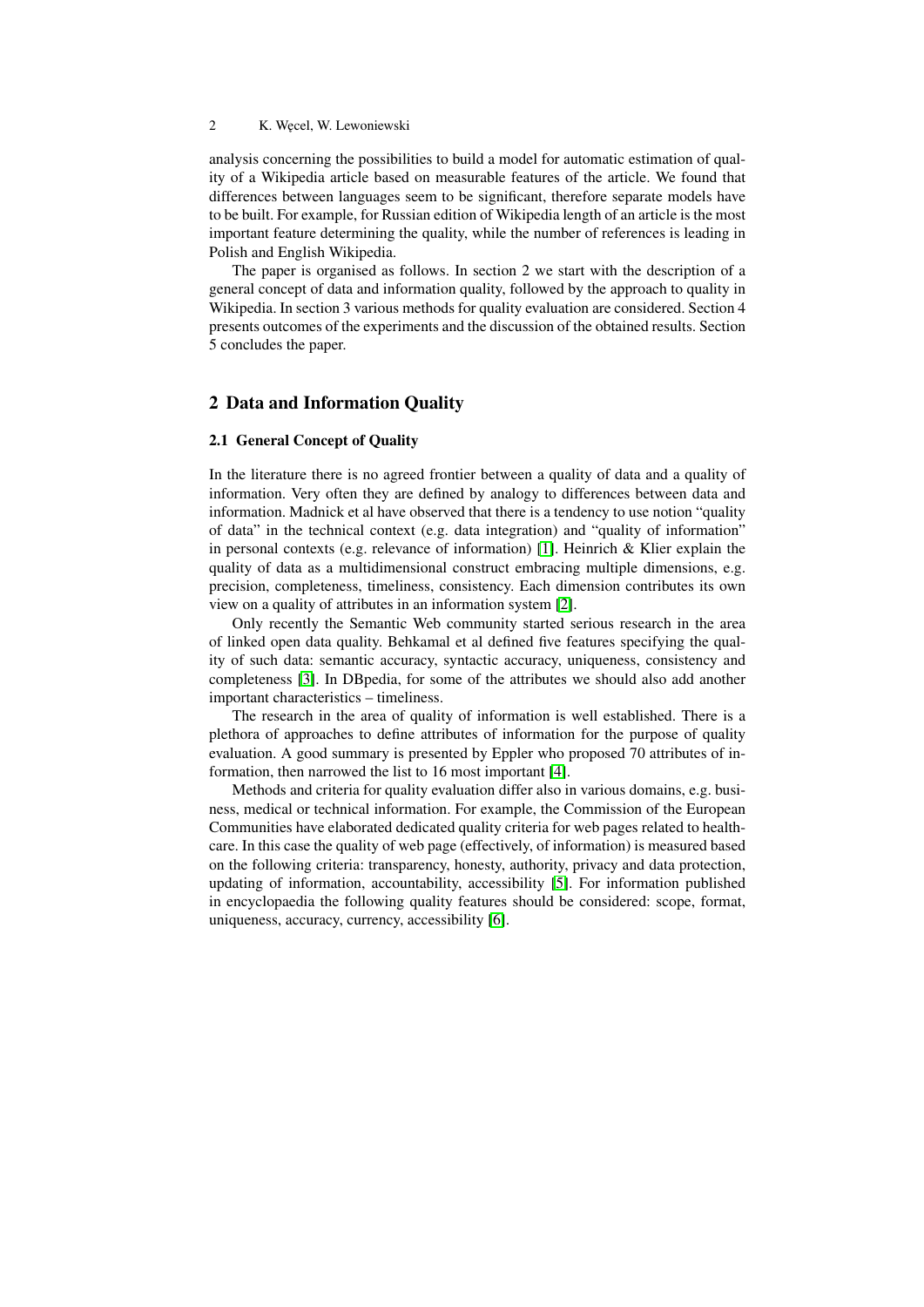#### 2.2 Quality in Wikipedia

The notion of the quality in Wikipedia is not language-independent, nor stable over time. Currently Wikipedia has [2](#page-2-0)79 active language editions<sup>2</sup>. Each language has its own community, which can define own quality criteria within their edition, independently of other languages [\[7\]](#page-11-6). Quality evaluation systems are established in an evolutionary process through discussion about rules and principles for granting awards for quality.

Virtually in all editions of Wikipedia highest grades are awarded only by a community, after an extensive discussion. They are equivalent to English edition's "featured article (FA)" and "good article (GA)". Less respected grades can be attached by users themselves, according to the scale agreed by the community. In English edition there are additionally: A-class, B-class, C-class, start and stub. Altogether there are seven quality classes.<sup>[3](#page-2-1)</sup>

In some cases different language editions have similar quality classes, e.g. Russian and Ukrainian. Nevertheless, rules for assigning articles to classes can still vary. For example, in English Wikipedia the featured article has to be: well-written, comprehensive, well-documented, neutral, in good style, with multimedia elements. The same quality class in German requires: references to reputable literature, balanced scope, high quality and up to date sources (evidence), proper linguistic style, good design including graphics and photos.

Not all language editions use the extensive grading scale. In some cases only the two highest grades can be awarded and German Wikipedia edition is an example. It distinguishes only two levels: *Exzellente Artikel* (featured article) and *Lesenswerte Artikel* (good article). As a consequence, it is not possible to track the evolution of an article.

Table [1](#page-3-0) presents numbers of articles of various quality in different language editions. The biggest number of classified articles can be found in the biggest edition of Wikipedia – English. It is worth to note that even though it contains over 4.7 million articles, over 3.8 million are stub or start, i.e. over 80% of articles are problematic from the quality point of view. Lower classes of quality are frequently used also in Russian and Ukrainian editions. In Polish edition low grades are assigned infrequently and German edition does not use these classes at all. Number of featured articles is in most cases proportional to the overall number of articles – ca. 0.06%. Only German edition has much bigger share of 0.13%.

# 3 Quality Evaluation Methods

The quality of information should be understood as a degree to which user needs are satisfied [\[8\]](#page-11-7). Methods for quality evaluation can be divided into objective and subjective. In information manufacturing systems, quality of raw data is evaluated using an objective approach, whereas quality of information products is judged by people who are the customers receiving information, hence a subjective approach [\[9\]](#page-11-8). The objective approach to quality evaluation consists in defining rules and patterns that can be applied

<span id="page-2-0"></span><sup>2</sup> [https://meta.wikimedia.org/wiki/List\\_of\\_Wikipedias](https://meta.wikimedia.org/wiki/List_of_Wikipedias)

<span id="page-2-1"></span><sup>3</sup> [https://en.wikipedia.org/wiki/Template:Grading\\_scheme](https://en.wikipedia.org/wiki/Template:Grading_scheme)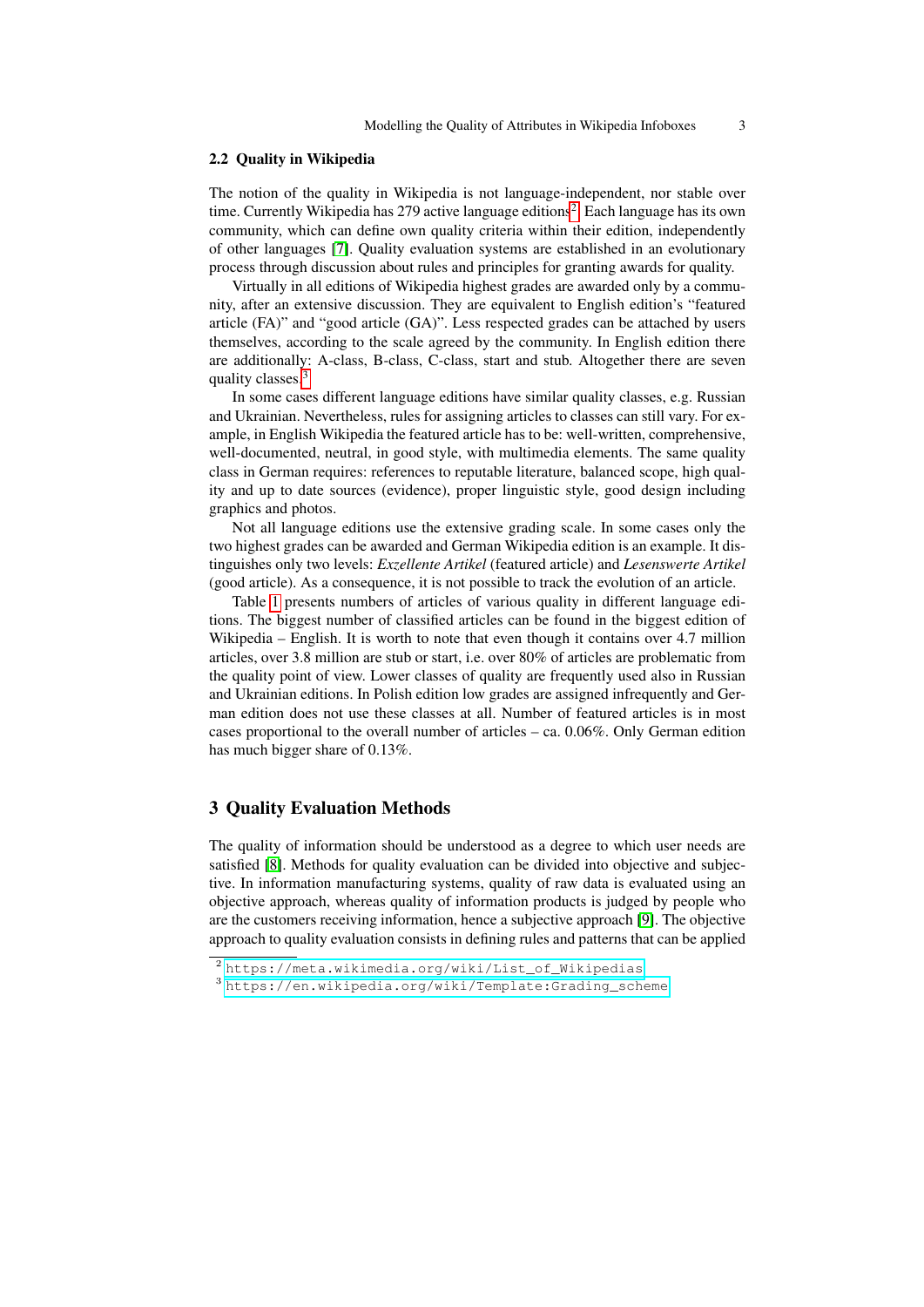#### 4 K. W˛ecel, W. Lewoniewski

| Name/Language           | BE  | DE                       | EN                                                     | PL        | <b>RU</b>       | UK      |
|-------------------------|-----|--------------------------|--------------------------------------------------------|-----------|-----------------|---------|
| Number of articles      |     |                          | 89,923 1,828,090 4,741,168 1,099,441 1,198,199 557,590 |           |                 |         |
| <b>Featured Article</b> | 54  | 2,383                    | 4,481                                                  | 648       | 768             | 204     |
| Good Article            | 97  | 3,785                    | 21,697                                                 | 1,993     | 2,041           | 531     |
| Solid article           |     |                          |                                                        |           | 1,661           |         |
| A-class                 |     |                          | 821                                                    |           |                 |         |
| Four                    |     |                          |                                                        | 157       |                 |         |
| Full article            |     |                          |                                                        |           | 3,978           | 195     |
| B-class                 |     |                          | 80,919                                                 |           |                 |         |
| Developed               |     |                          |                                                        |           | 15,492          | 707     |
| C-class                 |     |                          | 194,063                                                |           |                 |         |
| Developing              |     |                          |                                                        |           | 60,801          | 3,490   |
| <b>Start</b>            |     |                          | 1,177,495                                              | 928       |                 |         |
| Stub                    | 860 |                          | 2,634,800                                              | 2,071     | 429,926         | 189,742 |
| Unevaluated             |     | 88,912 1,821,922 626,892 |                                                        | 1,093,644 | 683,532 362,721 |         |

<span id="page-3-0"></span>Table 1. Number of articles of various quality in different language editions (as of June 2015). Similar classes are grouped

to automatically determine the quality of data in a database. The subjective approach assumes involvement of users who are asked to grade the usefulness of delivered information. The fundamental difference in these approaches can lead to a problematic situation when objective method will assign high quality grade for data that are not useful for the user. For example, very detailed and complete information (objective) can be hard to understand (subjective). In the subjective quality evaluation, the statistical approach is prevailing for identification of the most important features influencing the perceived quality of information [\[10\]](#page-11-9). Both approaches are applied in this paper and in fact a relation between them is studied.

In Wikipedia, there are generally two groups of grades: those that can be awarded after a discussion by a community (higher quality classes) and those that can be assigned by users alone (lower quality classes, reflecting rather the stage of the development of an article). The highest quality classes, mostly "featured article" and "good article", can only be awarded as a result of a positive voting. The voting has to be initiated by an interested user, typically the main contributor, who very often also works on improving the article. As not all users are interested in starting the evaluation process, there is a problem of big number of unevaluated articles (see table [1\)](#page-3-0).

Our concern is also the subjectiveness of the assignment of lower quality classes. A quality class can be assigned by a single user, without any prior discussion. A user interested in self-promotion might assign a higher class to the article than it would result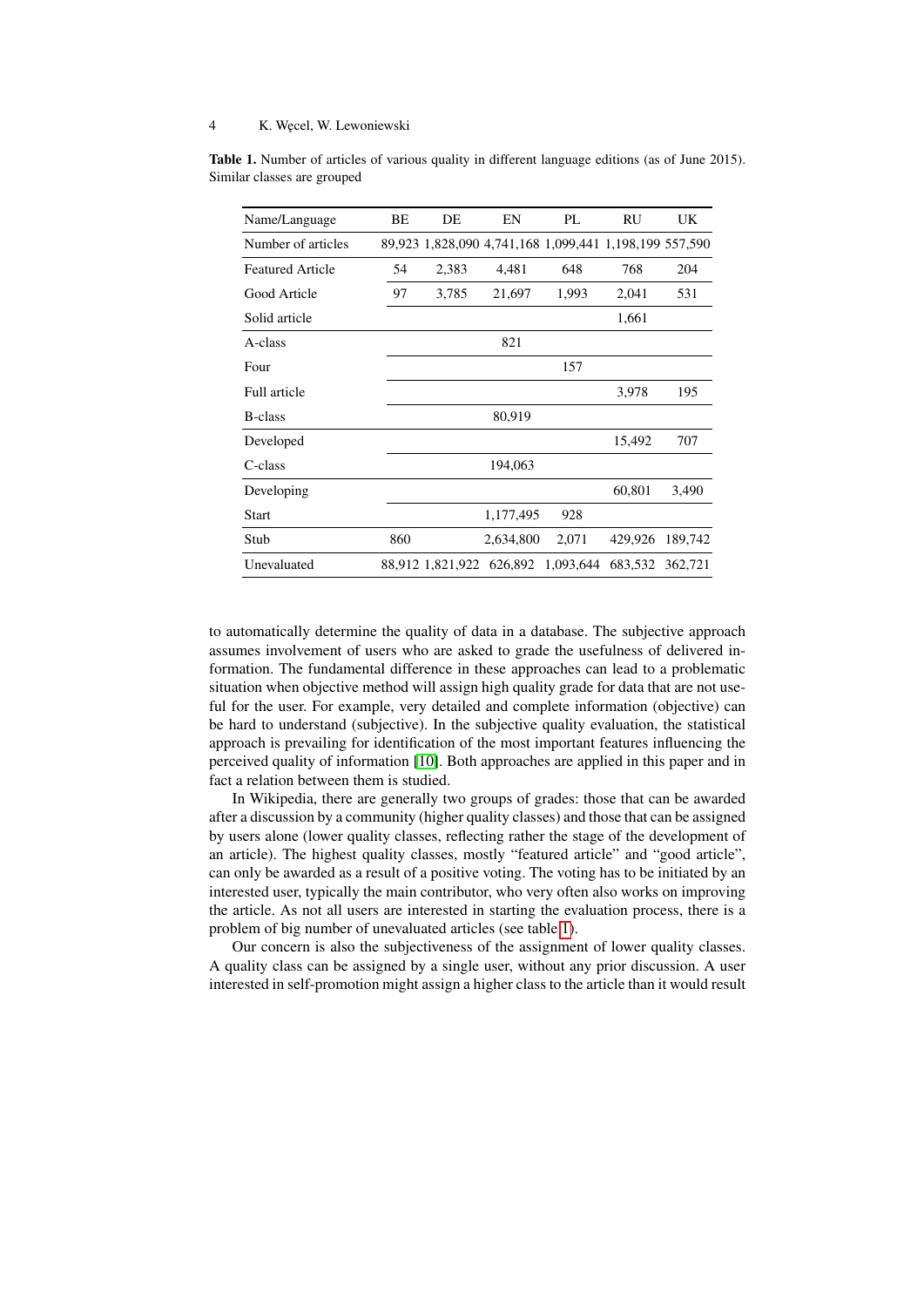from the rules and principles. It would be desirable to devise a method for verification of such grades.

In a longer term, the evolution of quality criteria has also to be considered. The rules for grading can change and as a result some articles can bear the out-of-date class. For example, rules in English Wikipedia have been amended many times since the inception in 2002, making requirements more and more strict. This forced verification of the classification of articles and over 1000 articles, which had been awarded on less restrictive conditions, lost the grade "features article". In Polish edition, over 200 articles have lost the "medal".

Taking above into consideration, there is a strong need for automation of the grading of articles. This research area is already relatively well-developed. Many models have been proposed, which classify Wikipedia articles to appropriate classes based on metadata and different measures that can be extracted from the article. The relatively simple approaches base on measuring the "volume" of contents (number of letters, images, headers, references) [\[11,](#page-11-10) [12,](#page-11-11) [13,](#page-11-12) [14\]](#page-11-13) – the more content, the higher the quality. Some external measures can be added for quality estimation, like number of links to the article, Gunning fog index (measures the readability of English writing) and others [\[15\]](#page-11-14). The behaviour of contributors has also been included in some models.

Unfortunately, majority of methods focused on English Wikipedia only and have not taken internationalisation dimension into account. Our contribution is in considering many languages in a linked way, focusing both on popular (English) and less developed language editions (Belarussian).

We consider the hypothesis that the overall quality of a Wikipedia article (as decided by users) allows to derive the quality measure of attributes in the infobox. The reasoning can be as follows: an editor wishing to submit an article to the evaluation process polishes the contents and also fixes all possible issues. However, the other hypothesis can be tested as well – attributes in an infobox are part of the article and as such are also subject to quality evaluation. Therefore, quality of attributes influences the overall quality of an article. Our initial experiments confirm this relation. In our approach we will assume a two-directional mutual influence. From statistics point of view, we can calculate correlation between those "qualities", i.e. determine that there is a relation but we cannot say anything about direction of the influence.

As already mentioned, quality of data and quality of information are characterised by different features. Attributes in an infobox are equivalent to data and an article is equivalent to information. Various sets of features are presented in figure [1.](#page-5-0) These features can be measured with various effectiveness and precision. Some of them characterise the same aspect in a different way, thus they can be related.

In our overall research plan, estimated quality of articles is input to our next method, which should estimate the quality of attributes contained in infoboxes. For this we need to study in greater details the quality of attributes contained in infoboxes, hence the relation to linked data and DBpedia. Reliable methods for quality evaluation are then crucial.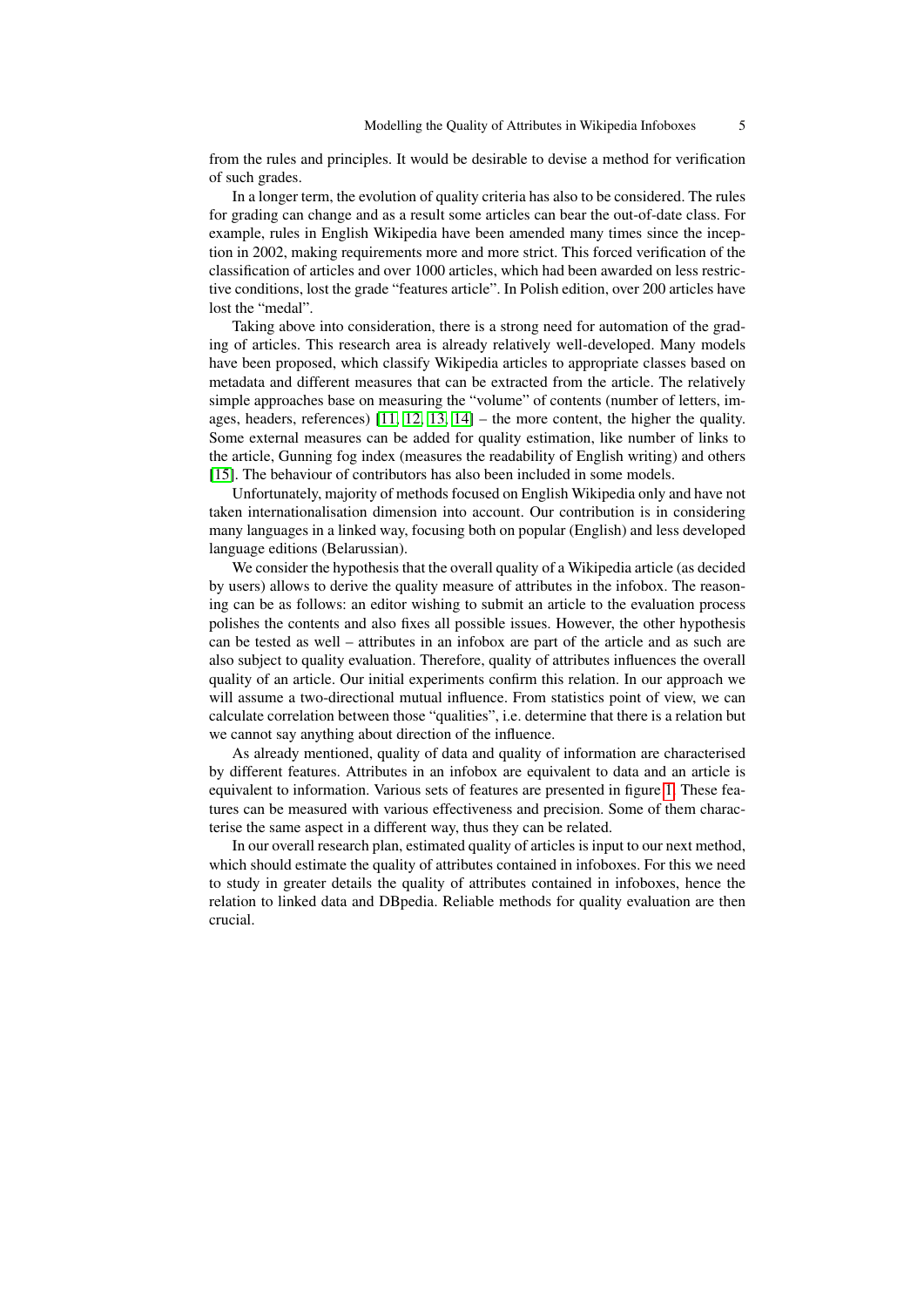#### 6 K. W˛ecel, W. Lewoniewski



Fig. 1. Features related to quality of an article and an infobox

## <span id="page-5-0"></span>4 Modelling the Quality of Wikipedia Articles

In order to build a model, we need first to prepare a training dataset. Using Wikipedia API it is possible to obtain lists of articles belonging to certain quality class. We have first sampled articles of each quality class in each language edition separately: Belarussian (BE), German (DE), English (EN), Polish (PL), Russian (RU) and Ukrainian (UK). We initially planned to have 2000 articles in each class but it was only possible for English and German. Unfortunately, in the case of the less popular languages, some classes encompassed smaller number of articles and consequently number of sampled articles had to be reduced to keep the numbers equal in each class. Once the limits have been determined, we randomly selected articles for each class in each language edition. The statistics concerning sampling is presented in table [2.](#page-5-1)

<span id="page-5-1"></span>

| Language        | Number of articles in each class |
|-----------------|----------------------------------|
| English (EN)    | 2000                             |
| German (DE)     | 2000                             |
| Russian (RU)    | 744                              |
| Ukrainian (UK)  | 191                              |
| Polish (PL)     | 152                              |
| Belarusian (BE) | 52                               |

Table 2. Size of sample in various language editions

Using own software *WikiAnalyzer2*, we have extracted numerous parameters characterising articles, which are normally available via various APIs, e.g. length, number of letters, observers, editions, incoming links. We have also added derived parameters, e.g. references/lenght. Prepared datasets were then subject to exploration.

We have analysed the distribution of values of various attributes in relation to quality classes. It is basically not possible to unambiguously assign article to the class, based only on one attribute. Even though the median of the value of analysed attribute is increasing, the range of values is so wide that it covers several classes. This phenomenon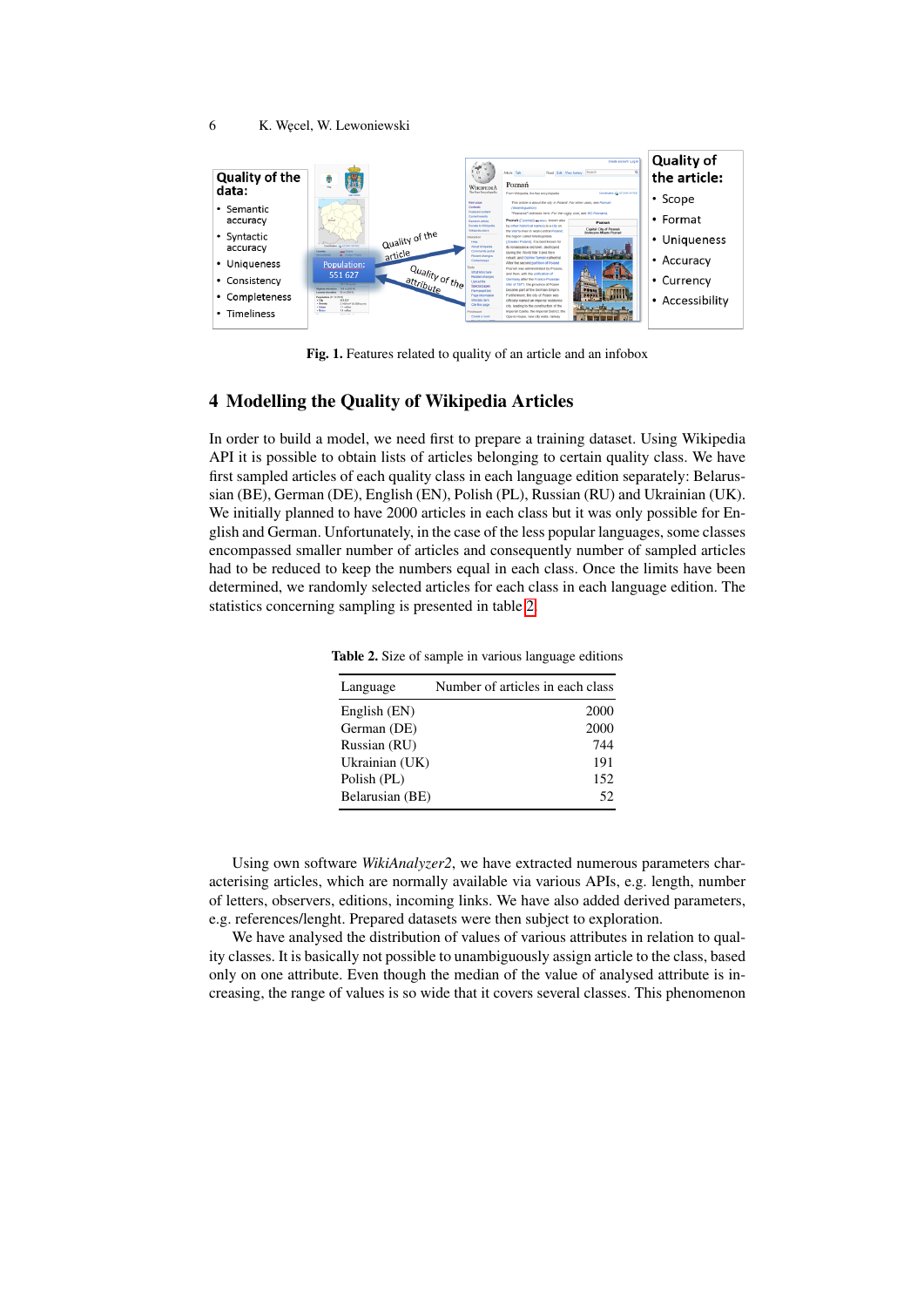is presented in figure [2.](#page-6-0) Left chart presents the distribution of length of articles in bytes (horizontal axis) in relation to seven quality classes in English (vertical axis), where JA7 (top of the chart)is the worst class, and JA1 (bottom of the chart) is the best class. Right chart presents number of headers in English articles. Concluding, we need to increase the discriminative power of attributes in order to more precisely distinguish various classes.



<span id="page-6-0"></span>Fig. 2. Attribute values by quality classes: length of article (left), number of headers (right) Source: Statistica

Our initial findings that can roughly be summarised as "the more content, the higher class" have been confirmed in several data mining models. Figure [3](#page-7-0) presents scaled average deviations of attribute values as calculated by boosting tree model in SAS Enterprise Miner. It can be clearly observed that these values are organised in layers, i.e. attributes of better articles (towards JA1, top of the chart) have higher values than worse articles (towards JA7, bottom of the chart).

Based on the above observation we have built a baseline model for quality class prediction. It is basically a linear regression model, which takes into account variables that are positively correlated with quality. There is, however, small modification that allows to cope with the excessive values of some of the attributes. For any given variable (for given language) we calculate the median value in the highest quality class. This value is used as a threshold. If the value of the given attribute exceed the threshold, it is set to 100 points, otherwise its value is linearly scaled to reflect the relation of the value to the median value. Let us assume that the median for the number of images in the highest class is 20. Any article with higher number of articles will score 100 for this variable; article with 12 images will get proportionally 60 points ( $\frac{12}{20} \times 100$ ). The score for quality is calculated as a weighted average of single transformed variables, where weights are derived from significance of these variables as estimated by linear regression model.

The above procedure for calculation of the quality score is underlying the web ap-plication<sup>[4](#page-6-1)</sup> for automatic estimation of quality for easier comparison of articles about

<span id="page-6-1"></span><sup>4</sup> alfa version available at <http://wikirank.net>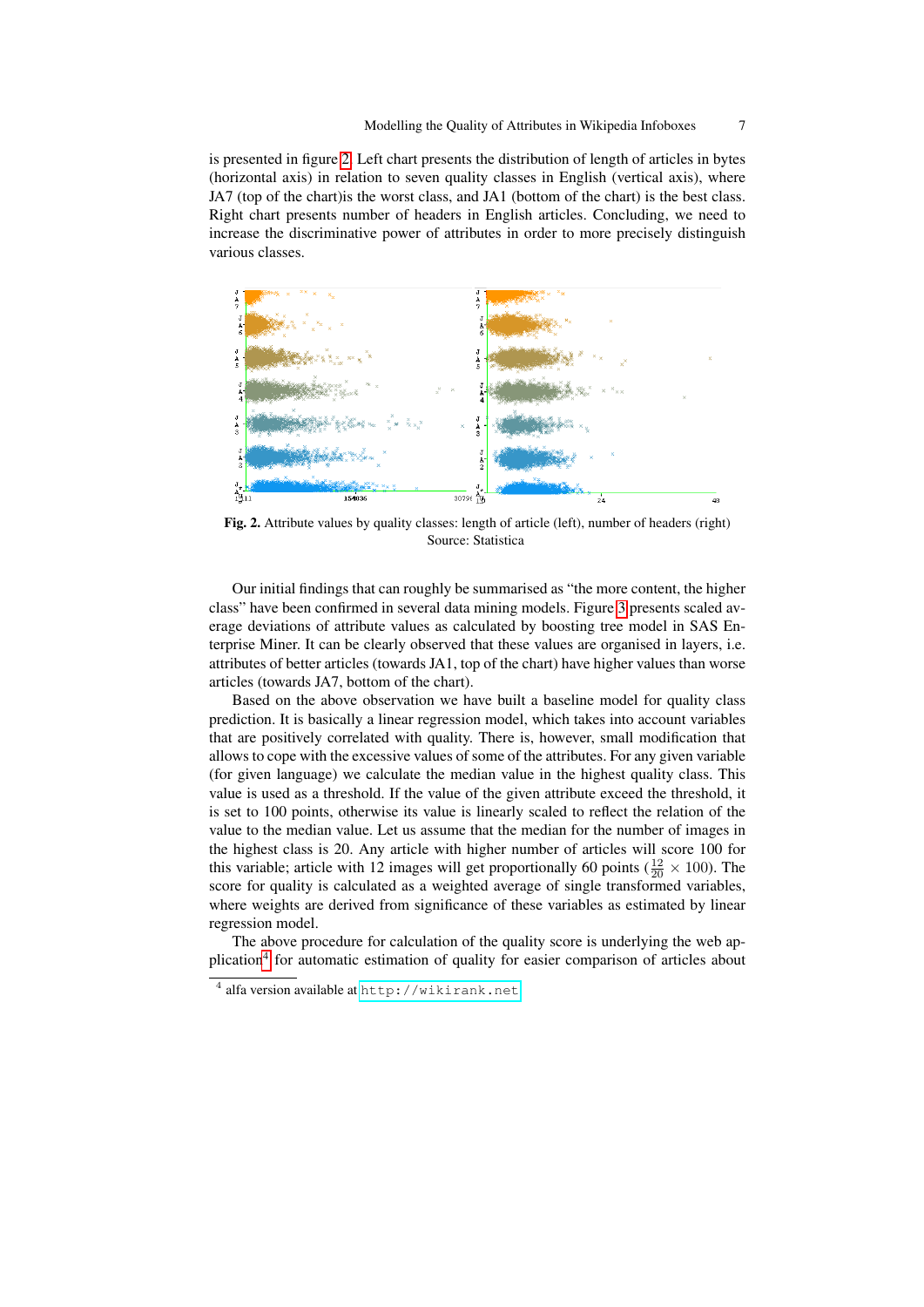

<span id="page-7-0"></span>Fig. 3. Relation between volume of contents and quality Source: boosting tree model in SAS Enterprise Miner

single subject in various languages. Sample results are presented in figure  $4 - P_{OZ}$ *nań* is best described in Polish language where it obtained 93.05 points. The worst description, according to the model, is in Belarussian – only 26.73 points. In Polish, attributes *length*, *number of references*, *images* and *headers* are no less than the median. Only attribute *references by length* had value of 65.27% of the median. This approach is not perfect but works correctly for language-sensitive subjects, e.g. Berlin is best described in German (100 pts for quality), Liverpool – in English (89.93 pts), Lviv – in Ukrainian (100 pts).



<span id="page-7-1"></span>Fig. 4. Wikirank screenshot - Poznań

More rigorous approach to quality prediction is offered by data mining techniques. We have applied a range of them, in various applications with various settings. In data mining, it is important to set the scale on which the target variable is measured. It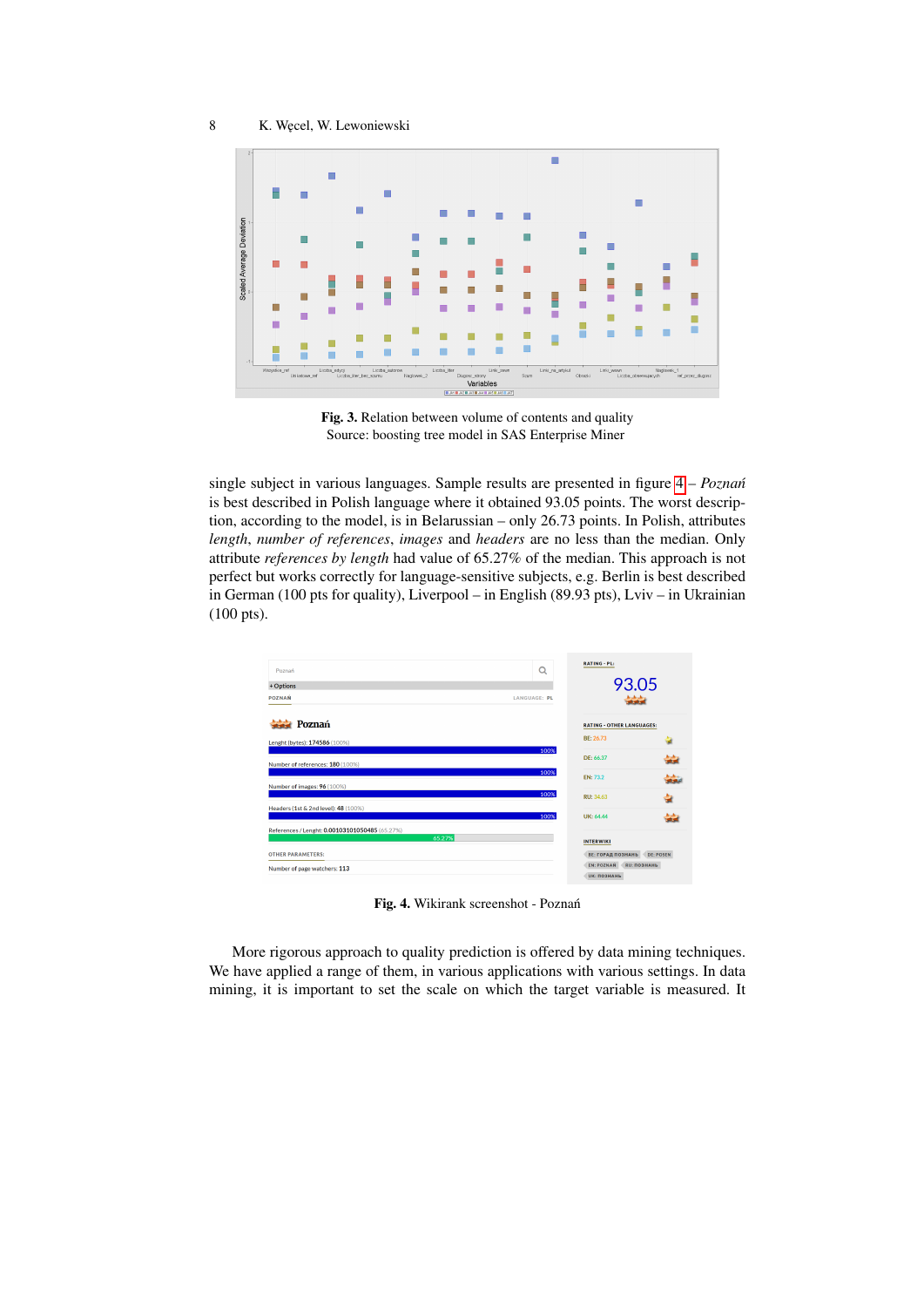determines which data mining techniques can be used for prediction. Thus, quality can be modelled in different ways. Initially we have modelled quality as a nominal variable, i.e. values were discrete, e.g. "good article", "stub". Binary variable is a special case of the above, where only two distinct classes are considered, e.g. "good" and "useless". Quality can also be modelled as interval variable. This approach requires to assign a real number value in range 0.0 to 1.0 (or 0 to 100) for each class, not necessarily according to linear scale. This process is called variable encoding and the way it is conducted is crucial for good quality models. The last case is not considered in this paper.

We have first built models for quality as a nominal variable, using various state of the art methods from software like SAS Enterprise Miner, Statistica and WEKA. Finally, for the prediction of a quality class we have used the Random Forests classifier, which provided results with high precision in similar tasks [\[14\]](#page-11-13). Results for this model are presented in table [3.](#page-8-0) Unfortunately, they are not satisfactory as only Polish and Belarussian have misclassification rate smaller than 40% for test dataset. It was mostly caused by bigger number of classes and small differences between them (compare figure [2\)](#page-6-0). Model for German language was one of the worst but at the same time it was the most stable (similar results for training and test).

<span id="page-8-0"></span>

|                 | Misclassification rate |             |  |  |
|-----------------|------------------------|-------------|--|--|
| Language        | Train                  | <b>Test</b> |  |  |
| Belarusian (BE) | .150                   | .235        |  |  |
| English (EN)    | .382                   | .436        |  |  |
| German (DE)     | .450                   | .465        |  |  |
| Polish (PL)     | .273                   | .365        |  |  |
| Russian (RU)    | .383                   | .436        |  |  |
| Ukrainian (UK)  | .349                   | .503        |  |  |

Table 3. Misclassification for models with the quality as the nominal variable

In the second approach – quality as binary variable – all articles have been split into two classes: 1 – complete (labelled GoodEnough), including FA and GA, which are the most reliable grades (voting);  $0 -$  developing (labelled NeedsWork), including all other articles from lower quality classes. This ordering bases on an observation that practically in all language editions there are quality classes that are equivalent to English featured article (FA) and good article (GA). Table [4](#page-9-0) presents result for this approach, which are significantly better than in the case of nominal target variable.

The binary approach may be preferred to nominal. First of all, results are much more precise in terms of misclassification rate.<sup>[5](#page-8-1)</sup> Second, instead of having various number of quality classes in different languages we have just two in all cases. Thus, interpretation of results can be homogenised. Third, outcomes are more reliable as only the articles ranked in a voting by a community are considered for quality calculation.

<span id="page-8-1"></span><sup>&</sup>lt;sup>5</sup> This is obvious as with reduced number of classes we avoid misclassification within combined classes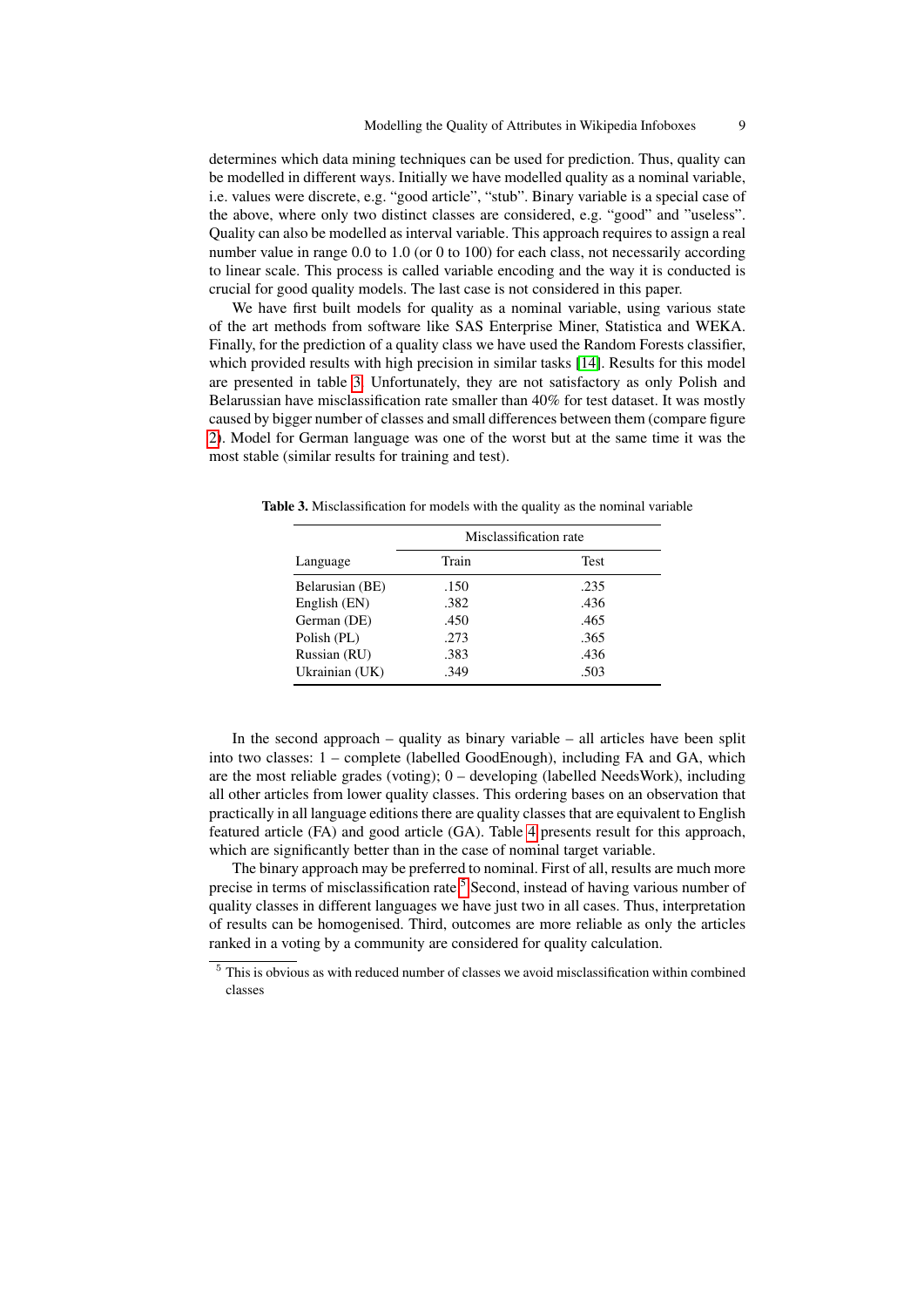#### 10 K. Węcel, W. Lewoniewski

<span id="page-9-0"></span>

|                 | Misclassification rate |             |  |  |
|-----------------|------------------------|-------------|--|--|
| Language        | Train                  | <b>Test</b> |  |  |
| Belarusian (BE) | .014                   | .000        |  |  |
| English (EN)    | .115                   | .125        |  |  |
| German (DE)     | .033                   | .036        |  |  |
| Polish (PL)     | .087                   | .079        |  |  |
| Russian (RU)    | .067                   | .081        |  |  |
| Ukrainian (UK)  | .082                   | .092        |  |  |

Table 4. Misclassification for models with the quality as the binary variable

For the models that we have built, significance of variables has also been calculated. Attributes along with their significance form a specific profile of a language, i.e. one attribute is important for one language, another better characterises quality of the other language. It is then possible to compare various languages, what is presented in figure [5.](#page-9-1) The profiles indicate that in each language various features have different significance.



<span id="page-9-1"></span>Fig. 5. Significance of variables, the quality as the binary variable Source: *Statistica*, random forest of 100 trees

Verification of the proposed method has been done manually. We actually evaluated how good is the method in spotting the best articles among various language versions about the same topic. In the experiment, we have based on a simple assumption: if there are six articles, each in another language, and only one article is featured, then our method should identify this article as carrying the most up-to-date information in infoboxes. The process of preparing the dataset is presented in figure [6.](#page-10-0) Based on DBpedia, we first queried for all articles in English Wikipedia that belong to the class PopulatedPlace. There were over 500,000 such locations. In next step, we only considered locations that have description in all six analysed languages (BE, DE, EN, PL, RU, UK), and we obtained exactly 10,000 populated places. Finally, we have se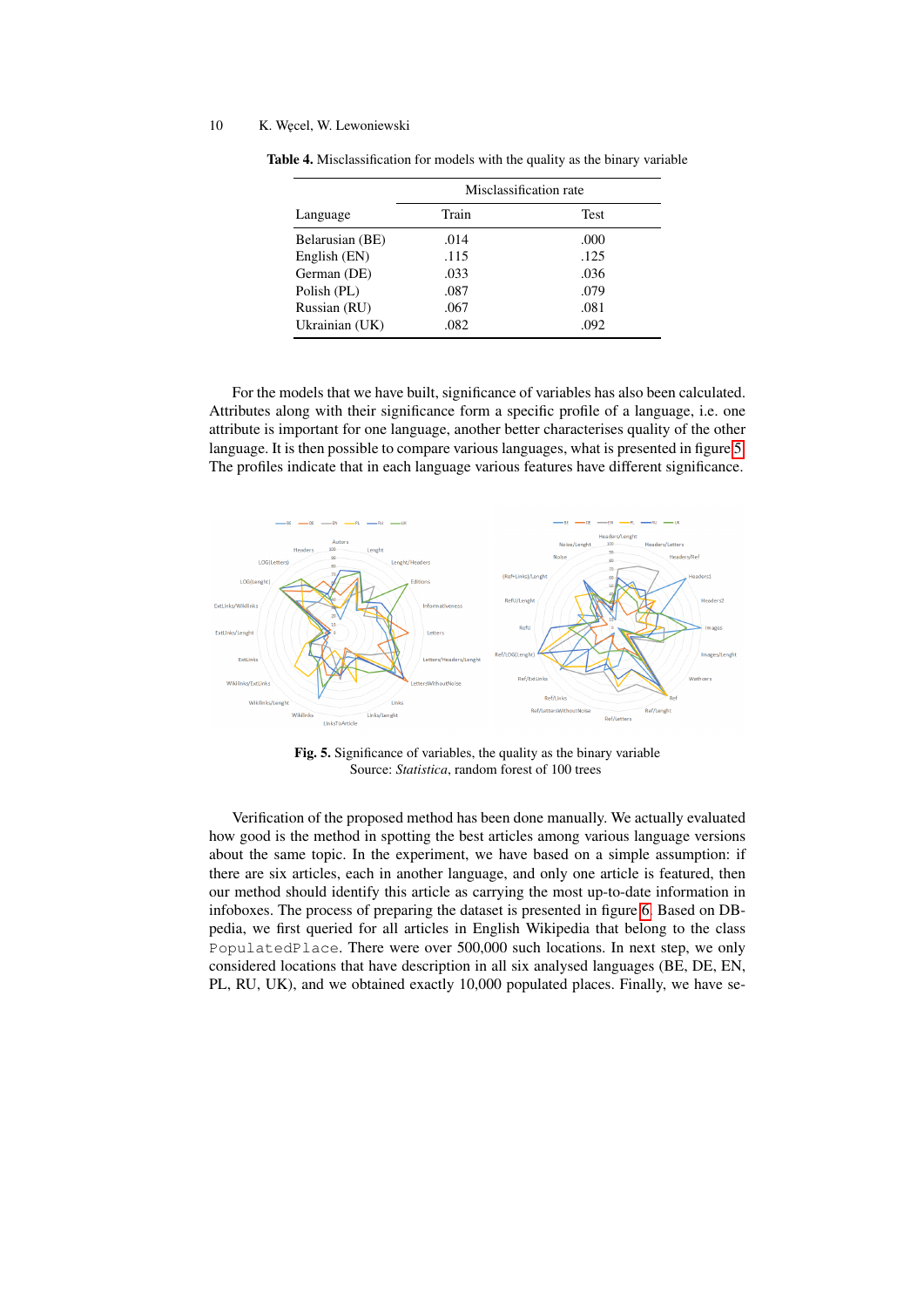lected only 6-tuples in which only one article, in any language edition, is graded as featured article. Last filtering left us with just 385 articles. For manual verification of the quality of attribute *Population*, we checked if the best article indeed provides the most accurate value for population. It was the case only in 60% of articles, so this is the baseline precision that we aim to improve.



<span id="page-10-0"></span>Fig. 6. Data flow in timeliness experiment

Concluding the section about modelling the quality of Wikipedia articles we need to state that there is no single, simple method to predict the quality of the article. Best results, in terms of misclassification rate, are obtained by binary model, but at the same time this model is the least useful for our future purposes – the relative quality of an attribute to point the language version with the most correct attribute value. The most useful results would be provided by models using the interval scale for measuring the quality but we need to work on value encoding to obtain better results.

## 5 Conclusions and Future Work

Our approach to quality evaluation of attributes in infoboxes can be classified as analytical. We have built numerous data mining models, covering various aspects: from discovering relations between attributes to prediction of a quality class. Our results are exploratory in nature and there is room for improvements. Below we put some of the ideas.

Neutrality of articles is one of the most important criteria for good articles. It would be then interesting to add features related to sentiment analysis. Articles with positive or negative polarity, i.e. not neutral, should be penalised and obtain lower quality grade. Sometimes flaws in articles are provided explicitly, in dedicated templates, such as *unreferenced*, *citation needed*, *orphan*, *dead link*, *notability*, *no footnotes* [\[6\]](#page-11-5).

Another group of features can be labelled as external, as they are not directly bound to an article. Quality of references is one of the best examples – trust in referred data source is then transmitted to the attribute. One can assume that articles referring to sources maintained by governmental bodies tend to offer more accurate information and should be generally of higher quality. Open data comes into play here.

Our special interest is nevertheless the international dimension in quality evaluation. Analysis of multi-lingual Wikipedia users is a promising direction. These people generally introduce changes in several language editions of the same article, making this better comparable and perfect for matching. Information is transferred from one language to the other, and the question is what is the impact of such changes on quality.